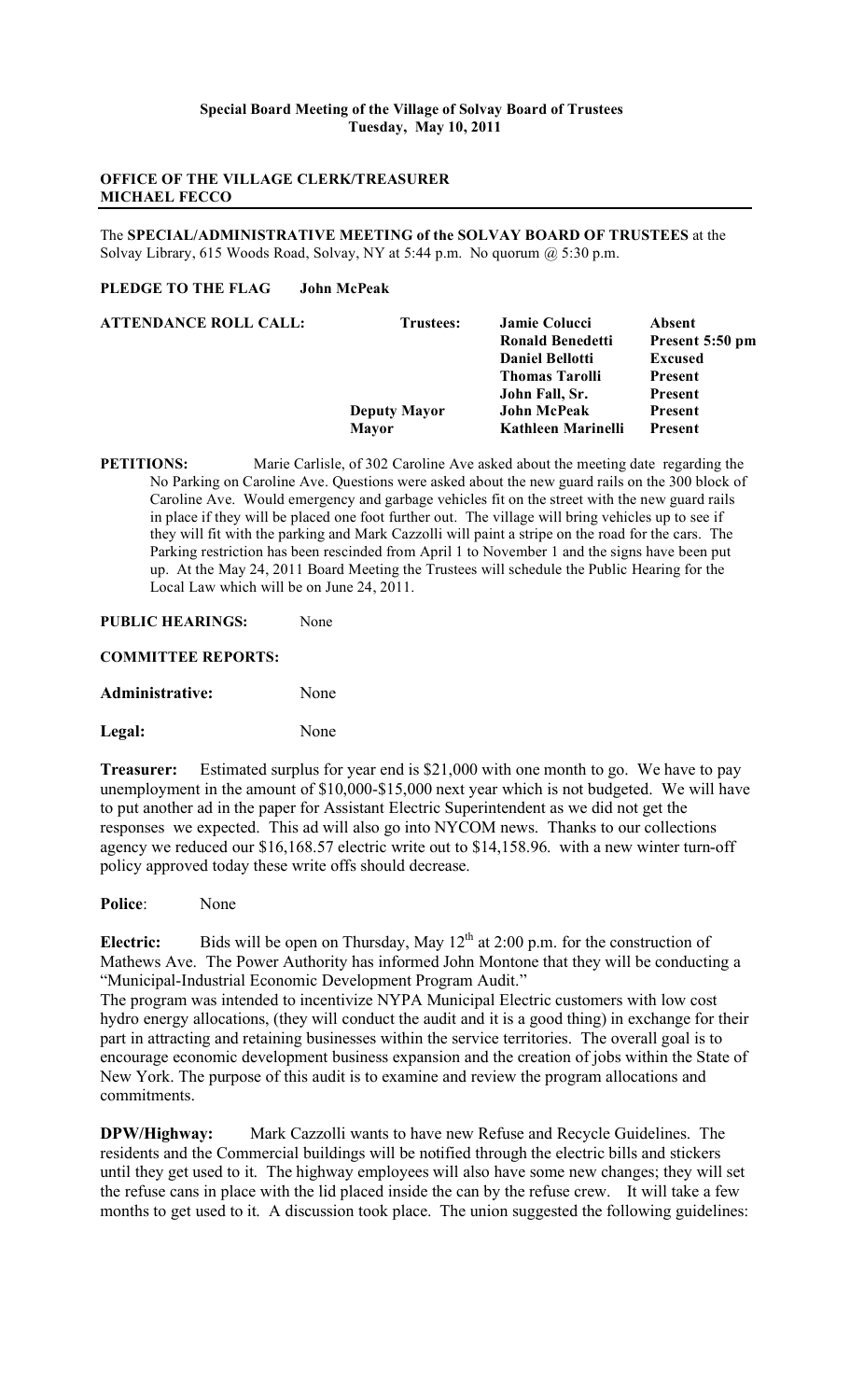# *VILLAGE OF SOLVAY REFUSE AND RECYCLE GUIDELINES*

- *No refuse or recycle service for rental property with 5 units or more*
- *No refuse or recycle service for commercial businesses*
- *Restrict can size to 32 gallon maximum*
- *Limit refuse cans to three (3) and recycle bins to three (3) per household*
- *All garbage must be bagged*
- *NO LOOSE GARBAGE ALLOWED IN CANS*
- *Picking up only non-profit organizations*
- *All refuse and recycle must be placed at curbside only*
- *No loose recycle items will be picked up*
- *All refuse cans will be set in place with the lid placed inside the can by the refuse crew*

Mark would like this in place by the fall. Kevin Gilligan will be notified to see if this is a Local Law and if so, letters will be sent out and we will have a Public Hearing in June. There are two cars that need to auctioned off. Mark will check to see if they will get more money from Weisserman for scrap.

There was a discussion regarding FEMA. Anthony Albert will tour the village with his brother Pete Alberti, Emergency Management former Director to review damage in the village and what benefits may be due to the Village. We were asked by the Emergency Management from the County to schedule an appointment. If people have claims, will they get anything from FEMA? You must submit invoices that come in and FEMA reviews the damage. Montrose Ave was flooded; one home was flooded from the sewer and one had water just pouring in through the cellar . If the homeowner's insurance doesn't cover the damage, maybe FEMA will. After FEMA goes through all the municipalities, they will say who qualifies for FEMA. We need to let FEMA know how our system was compromised by this water. We have several sinkholes in the village and a month from now, we hope they won't collapse. Mark will let them know the condition of our village and ask FEMA what if this happens again. Questions were asked about paving in the village.

Library: NYS census data is coming out Thursday and hopefully there will be more funding. There are fireplace problems at the library which is used in the winter when the temperature goes below 0 degrees. If we can get electric inserts, it would be cheaper than paying National Grid for gas. This can be an alternative option.

**Codes:** The Village will be getting a Family Dollar store in the Old Eckert's site (Westvale Plaza). At 25 Heritage Circle, a portion of the fence around the in-ground pool is down. Donna is trying to work with the bank to fix the pool or seal it up. The bank will have to seal the pool up which is partly full. A letter was sent out for high grass.

At 113 Charles Ave. a neighbor behind it is interested in buying it. The highway department boarded up the door. A contractor would have charged \$500, the village charged \$300 and it was cited for high grass now. The property on Abell Ave is vacant and has been cleaned up. Two family house on Charles Ave will be checked out by the Codes department.

## **Stormwater:** None

### **RESOLUTIONS:**

- 1. Authorization from the Board to approve minutes from the April 26, 2011 Regular Board meeting and the reading of the minutes be herewith dispensed. MOTION: John Fall Sr SECOND**:** Ron Benedetti AYES: 5 NAYES: 0 MOTION CARRIED
- **2.** Authorization from the Board to hire eleven (11) personnel for summer help. Seven (7) will be paid out the highway budget, two (2) will be paid out of the electric budget and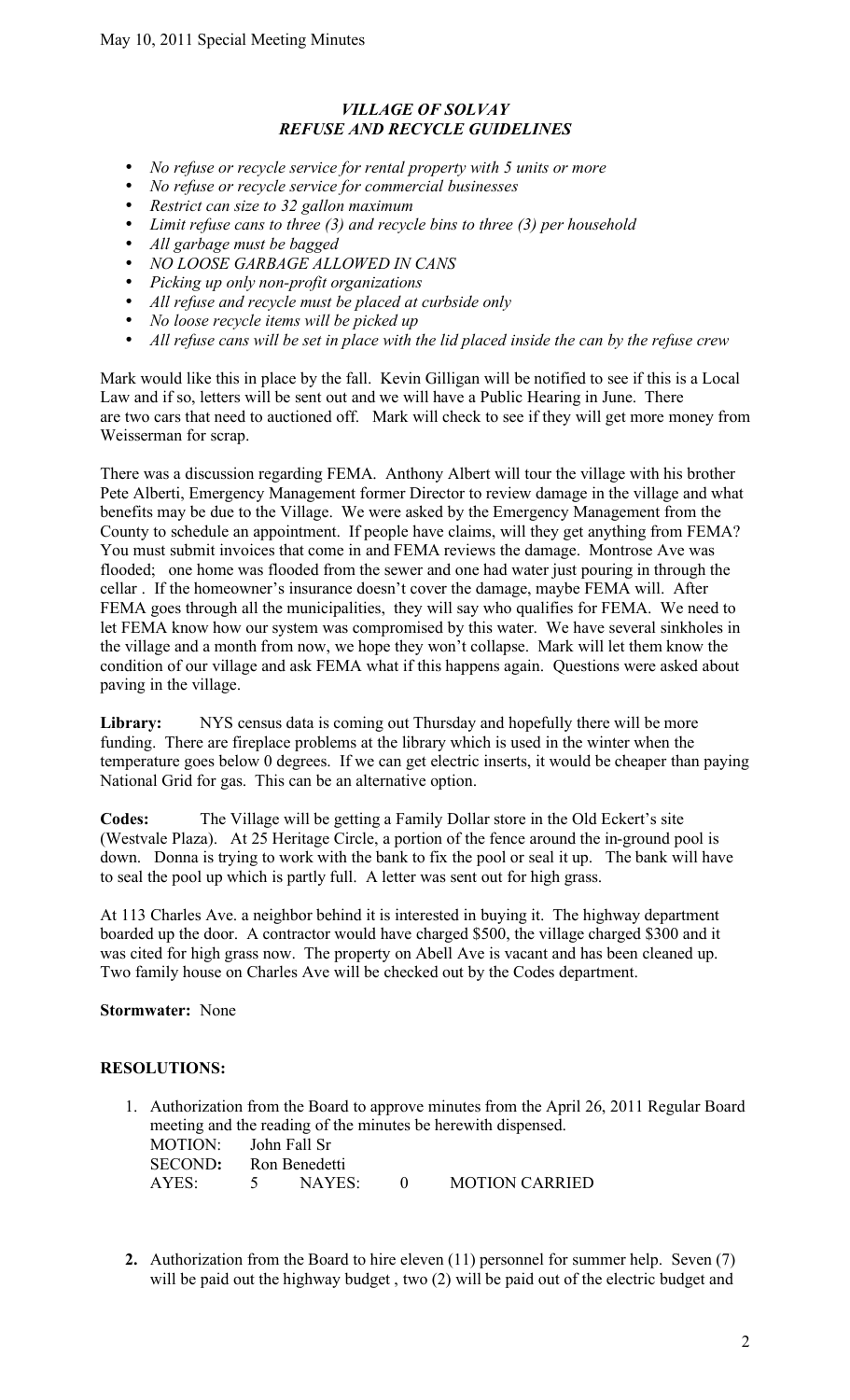the remaining two (2) will be paid out the highway with payroll saved from two (2) employees being out on disability for three months. MOTION: John McPeak SECOND**:** Tom Tarolli

Ron Benedetti would like a discussion in Executive session.

Authorization from the Board to rescind the motion to hire eleven personnel for summer help. MOTION: John McPeak SECOND**:** Tom Tarolli AYES: 5 NAYES: 0 MOTION CARRIED

- 3. Authorization from the board to write off \$14,158.96 of electric bad debts from October 2010. The original amount was \$16,168.57 before collection recovery. MOTION: Ron Benedetti SECOND**:** John McPeak AYES: 5 NAYES: 0 MOTION CARRIED
- 4. Authorization from the Board to approve changes to winter/summer electric policies per Electric Commission Committee. MOTION: Ron Benedetti SECOND**:** John Fall Sr.

The Winter/Summer turn off starts November through April. Policy in the past didn't allow us to turn off power in the winter. We followed the Rules and Regulation from the NYS Power Authority. We added a few policies gives it a little more meaning. The fees went up also. We are following the policies as described by the State and have protection necessary for the village in that regard. We will adopt the resolution into the NY Power Authority tariff. It was recommended by the Electric Commission and approved by Felix from NYPA.

AYES: 5 NAYES: 0 MOTION CARRIED

Resolved that this Board move into Executive Session to discuss personnel matters at 6:50 p.m. MOTION: Ron Bendetti SECOND: John McPeak AYES: 5 NAYES: 0 MOTION CARRIED

Resolved that the Executive Session be closed and that this Board return to the regular meeting at 7:27 p.m. MOTION: John Fall St

| MUTIUN:        | John Fall St |  |                       |
|----------------|--------------|--|-----------------------|
| <b>SECOND:</b> | John McPeak  |  |                       |
| AYES:          | NAYES        |  | <b>MOTION CARRIED</b> |

**5.** Authorization from the Board to hire eleven (11) personnel for summer help. Seven (7) will be paid out the highway budget, two (2) will be paid out of the electric budget and the remaining two (2) will be paid out the highway with payroll saved from two (2) employees being out on disability for three months.

| MOTION:             |          | Ron Benedetti |                       |
|---------------------|----------|---------------|-----------------------|
| SECOND: John McPeak |          |               |                       |
| AYES:               | $\sim$ 5 | NAYES         | <b>MOTION CARRIED</b> |